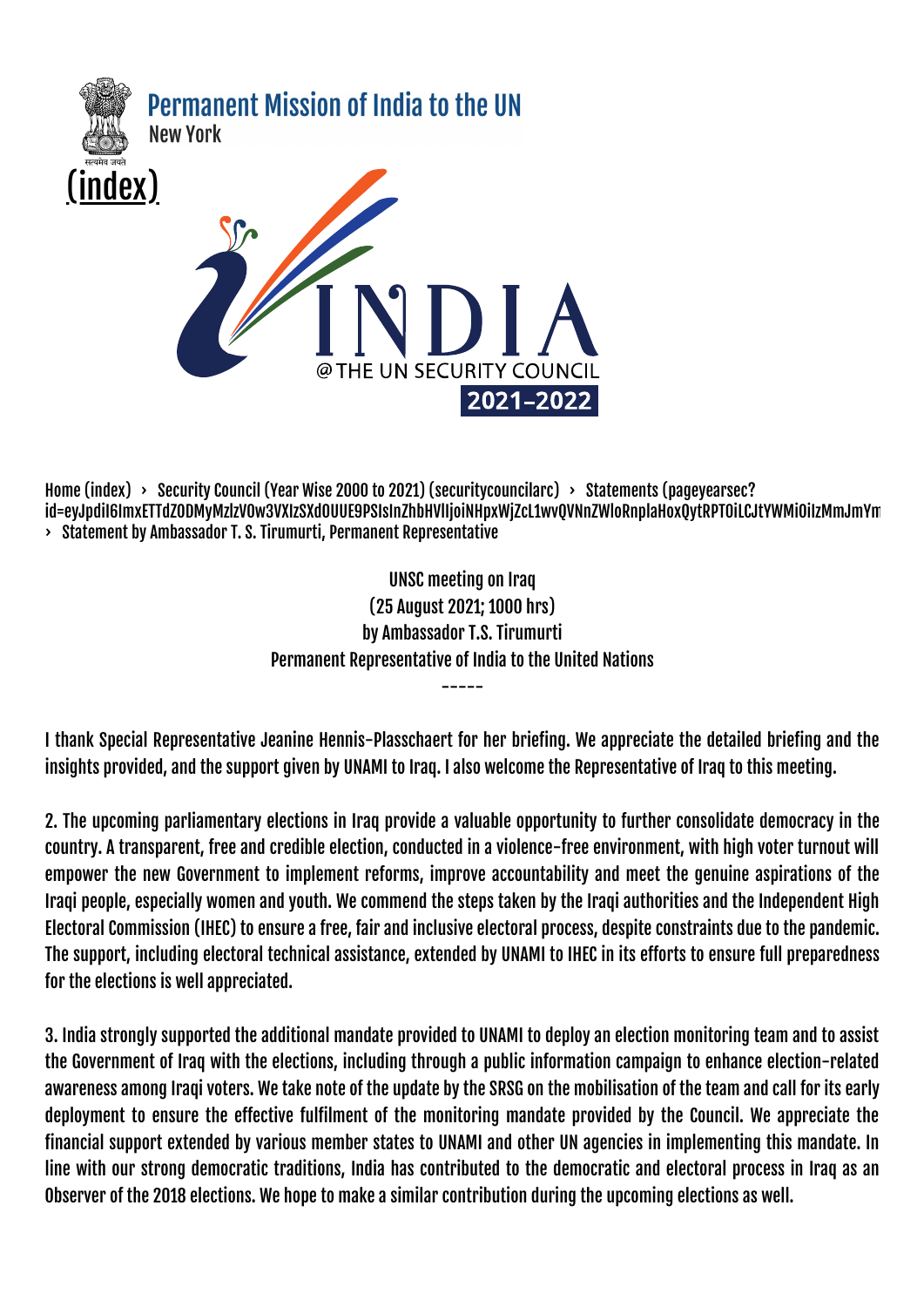4. We are also encouraged by the increasing number of women candidates who are participating in the elections. The credible steps taken by the government to promote women's electoral participation and to prevent and address violence against women candidates must continue to ensure full and effective participation of Iraqi women in the political process.

5. Successful recovery, reconstruction and economic development of Iraq are constantly threatened by the menace of terrorism. The recent report of the Secretary General on ISIL has provided another stark reminder of the critical danger posed by ISIL to the stability of Iraq, and regional and international peace and security. ISIL remains active in Iraq with a changed modus operandi. The group's core is now focussed on regaining ground in Iraq and Syria, while its affiliates are functioning independently. This evolving phenomenon is extremely dangerous and poses a new set of challenges to our collective efforts in the fight against ISIL and terrorism.

6. I express solidarity with all the victims and offer my deep condolences to their families in Iraq, who have suffered, and continue to suffer, from the scourge of terrorism. India had tragically lost 39 of its nationals to ISIL's terrorism in Iraq. Thousands other Indian nationals too had to be evacuated. We also recognise the immense sacrifices made by the people of Iraq, the security personnel in particular, in their fight against ISIL. We cannot afford to lower the guard against terrorist groups. In this regard, we welcome the continued international efforts to support Iraq in combating terrorism, restoring stability and reconstruction and in training the Iraqi forces.

7. The constructive dialogue and engagement between the Iraqi government and the Kurdistan Regional government on the budget, resource sharing, revenue sharing and border management has created a positive environment towards reaching a sustainable agreement on all outstanding issues. We encourage UNAMI to support and facilitate the dialogue as and when requested by both these governments.

8. India condemns military action in Iraq's territory undertaken by its neighbours without the consent of the Government of Iraq under the pretext of counter-terrorism operations. There can be no violations of Iraq's sovereignty, and its territorial integrity and independence must be fully respected.

9. We welcome the sustained joint efforts of the Governments of Iraq and Kuwait to locate, identify and repatriate the missing Kuwaiti and other nationals and missing Kuwaiti properties. Kuwait's identification of 10 individuals from the remains sent by Iraq will help provide closure to the victims' families. We commend the efforts made by the members of the Tripartite Mechanism and hope that the parties will continue to strengthen their cooperation until the matter is resolved to the mutual satisfaction of Iraq and Kuwait.

10. India appreciates the efforts of the Iraqi Government to contribute to regional stabilization and overcoming tensions through dialogue with neighbouring States. We wish Iraq success in its initiative to convene a regional conference for fostering friendly relations among counties in the region.

11. Let me conclude by reaffirming India's steadfast support for a democratic, pluralistic, federal, unified and prosperous Iraq. As a longstanding friend, India will remain a willing partner of Iraq in its efforts to achieve economic recovery, peace and stability, national reconciliation and reconstruction.

I thank you.